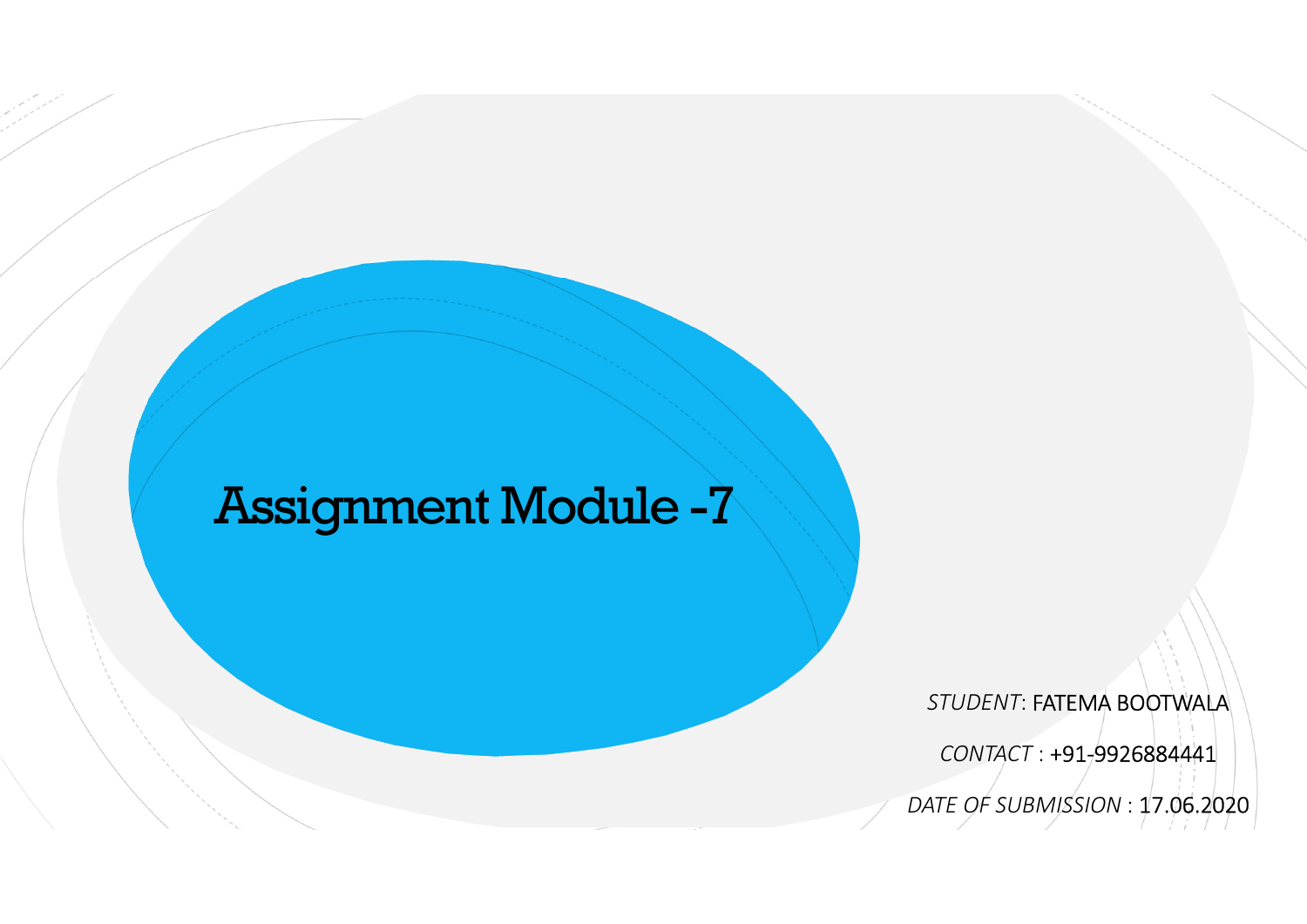## Cooking **Cooking** Triangle is **the contract of the contract of the contract of the contract of the contract of the contract of the** …?

- 
- 
- Q1 : A Triangle drawn between kitchen walls \_\_\_\_\_\_\_\_\_\_\_\_Yes/No. Q2: The shortest distance between cooking center\_\_\_\_\_\_\_\_Yes/No. Q3: Total length of following appliances: Cooktop, Fridge , Sink \_Yes/<mark>No.</mark>
- A1) No, Its been measured by the appliances.
- A2) Yes, The Triangle is to map the practical walking distance in kitchen from Fridge to sink & cooktop. Where person who is cooking can enjoy her/his work and reaches easily for the washing cooking or preparing.
- A3)No, not the total length of appliances.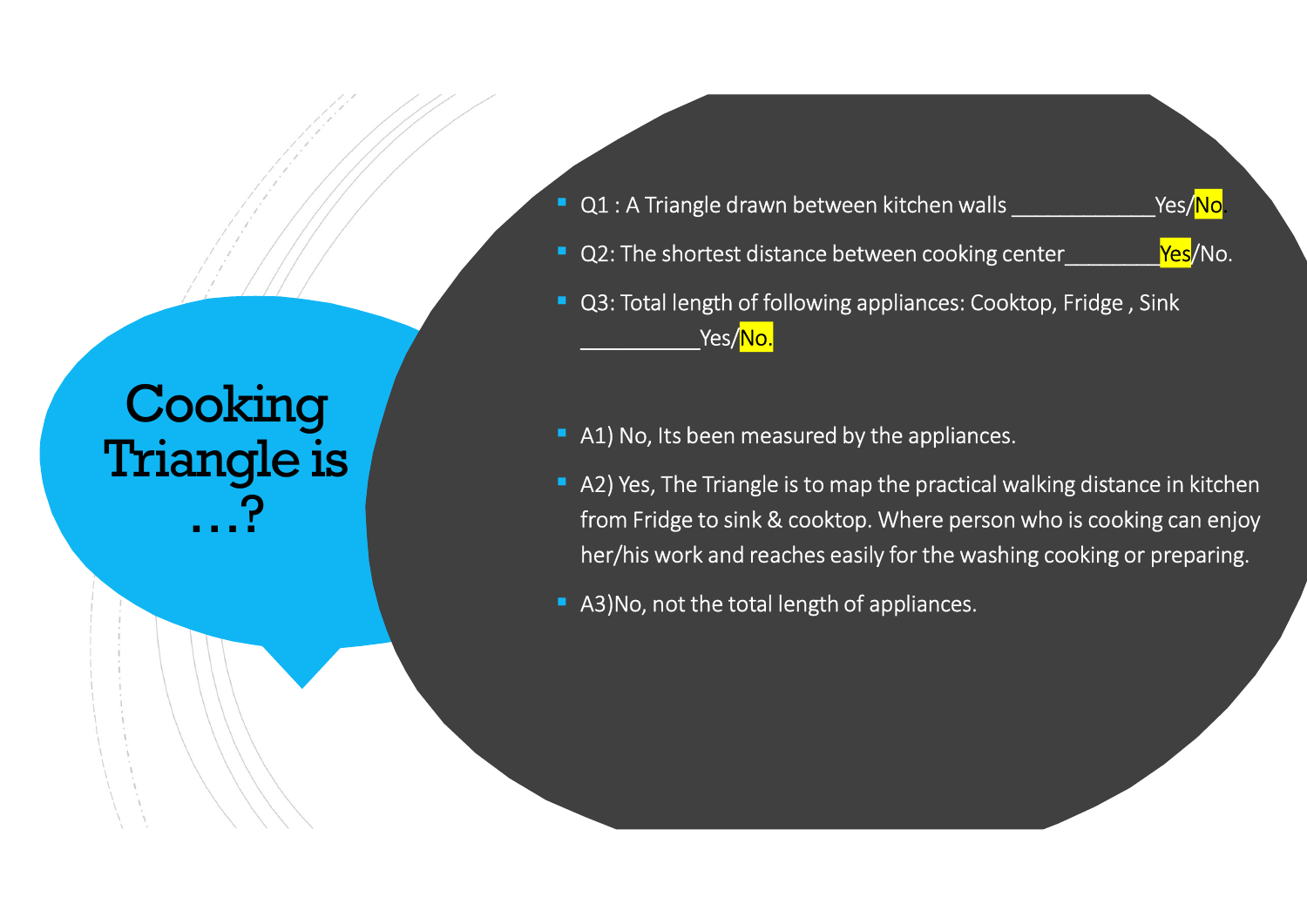# **Cooking** Triangle is **the contract of the contract of the contract of the contract of the contract of the contract of the Measured**

|                 | Q1 : The side of the appliances _<br>п                                         | Yes/ <mark>No.</mark>  |
|-----------------|--------------------------------------------------------------------------------|------------------------|
|                 | Q2: The back of the appliances, by the wall<br>ш                               | _Yes/ <mark>No.</mark> |
|                 | Q3: Center of the appliances<br>п                                              | Yes/No.                |
| Cooking         |                                                                                |                        |
| riangle is      |                                                                                |                        |
|                 | A1) No, triangle is not measured from the side of the appliances.<br>п         |                        |
| <b>Teasured</b> | A2) No. not even it is measured by the wall back of the appliances.<br>п       |                        |
|                 | A3) Yes, Always triangle is measured by center of the appliances, Idea is<br>п |                        |

- 
- 
- too measured from exactly where person start and stop during cooking or preparing the meal from one point to other point reach out to the things, he/she requires.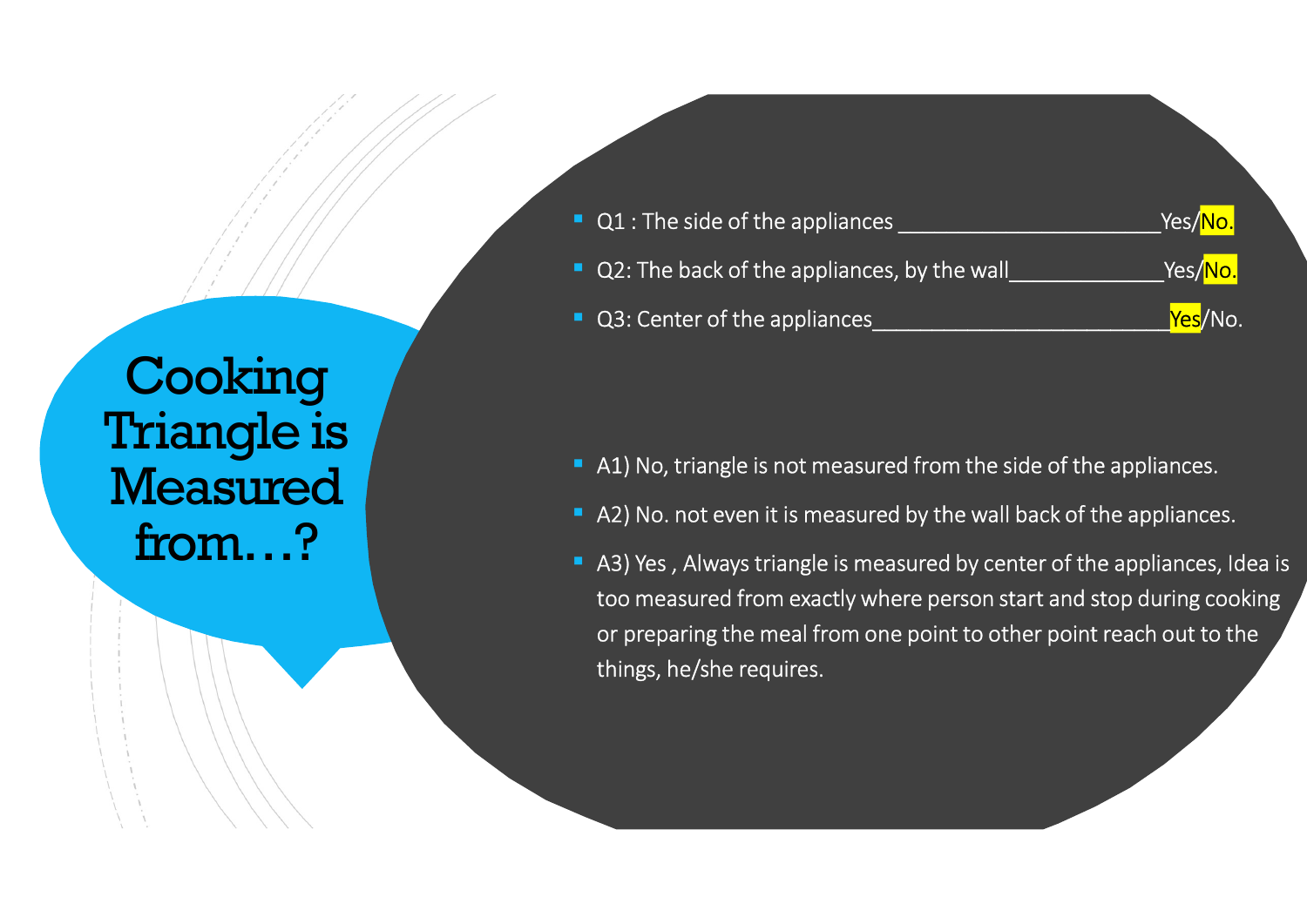### **Distance** between isles is ….?

- Q1 : 800mm for apartments for one cook \_\_\_\_\_\_\_\_\_\_\_\_\_\_\_\_\_\_\_\_Yes/<mark>No.</mark> Q2 : 1600mm for kitchen three cooks \_\_\_\_\_\_\_\_\_\_\_\_\_\_Yes/No Q3 : 900mm for house & one cook \_\_\_\_\_\_\_\_\_\_\_\_\_\_\_\_\_<mark>Yes</mark>/No Q4 : 1200mm for the houses with more then one cook<br>Ves/No
	- A1) No, minimum 900mm distance is recommended
	- A2) Yes, 1600mm can be recommended for three cooks.
	- A3) Yes, 900mm is recommended for one cook easily
	- A4) Yes, 1200mm is recommended for two cooks only.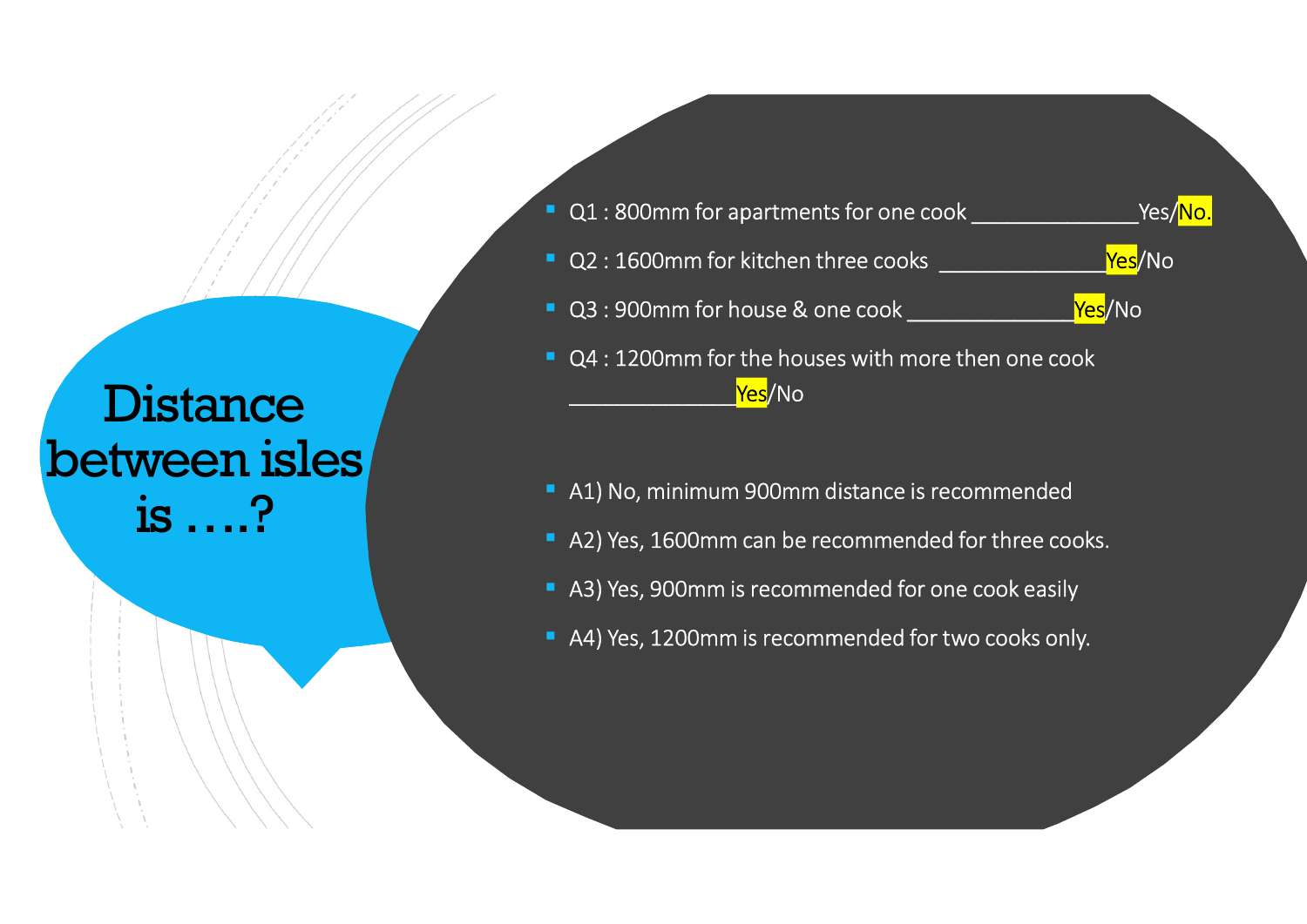Entry door, appliances, or cabinets door can Ol : The door are not to<br>
If You Live alone<br>
If You Live alone<br>
If the door are not to<br>
If You Live alone<br>
If the door are not to<br>
If the door are not to<br>
If the door are not to<br>
If the door are not to<br>
If the door are not one another if:

Q1 : The door are not too heavy \_\_\_\_\_\_\_\_\_\_\_\_\_\_\_\_\_\_\_\_Yes/No.

- 
- If the door are made up of laminate (they don't scratch) Yes/No.
- If You Live alone \_\_\_\_\_\_\_\_\_\_\_\_\_\_\_\_\_\_\_\_\_\_\_\_\_\_\_\_\_Yes/No. **Entry door, appliances, or cabinets door can be interfere with one**<br> **Entry door, appliances, or cabinets door can be interfere with one**<br> **Entry door, appliances, or cabinets door can be interfere with one**<br> **Entry door,** another\_\_\_\_\_\_\_\_\_\_\_\_Yes/No.
- 21 : The door are not too heavy <u>ves</u>/No.<br>
 If You Live alone <u>vestal and the property of the door are made up of laminate (they don't scratch) Yes/No.<br>
 Entry door, appliances, or cabinets door can be interfere with one</u> Q1 : The door are not too heavy <u>ves/No.</u><br>
If You Live alone <u>vecales are very set of the things which</u><br>
If the door are made up of laminate (they don't scratch) ves/No.<br>
Entry door, appliances, or cabinets door can be int strong
- …… beauty of kitchen this what I believe. **21** : The door are not too heavy <u>ves/No.</u><br>
• If You Live alone <u>vecales</u> than that (they don't scratch)  $\leq$  Yes/<mark>No.</mark><br>
• Entry door, appliances, or cabinets door can be interfere with one another  $\leq$  Yes/No.<br>
• A1) Q1 : The door are not too heavy <u>ves/No.</u><br>If You Live alone <u>vecause big kitchen versions</u> (Yes/<mark>No.</mark><br>If the door are made up of laminate (they don't scratch) ves/No.<br>Entry door, appliances, or cabinets door can be interfe A Entry door, appliances, or cabinets door can be interfere with one<br>
another
New Yes/No.<br>
A1) Yes, If Cabinets door are too heavy can lean out of the hinges and may if<br>
won't get soft close as well, select the things whi
	- A3) Yes, Laminate with texture are scratch proof laminates are sturdy as well
	- kitchen according working area and functional area.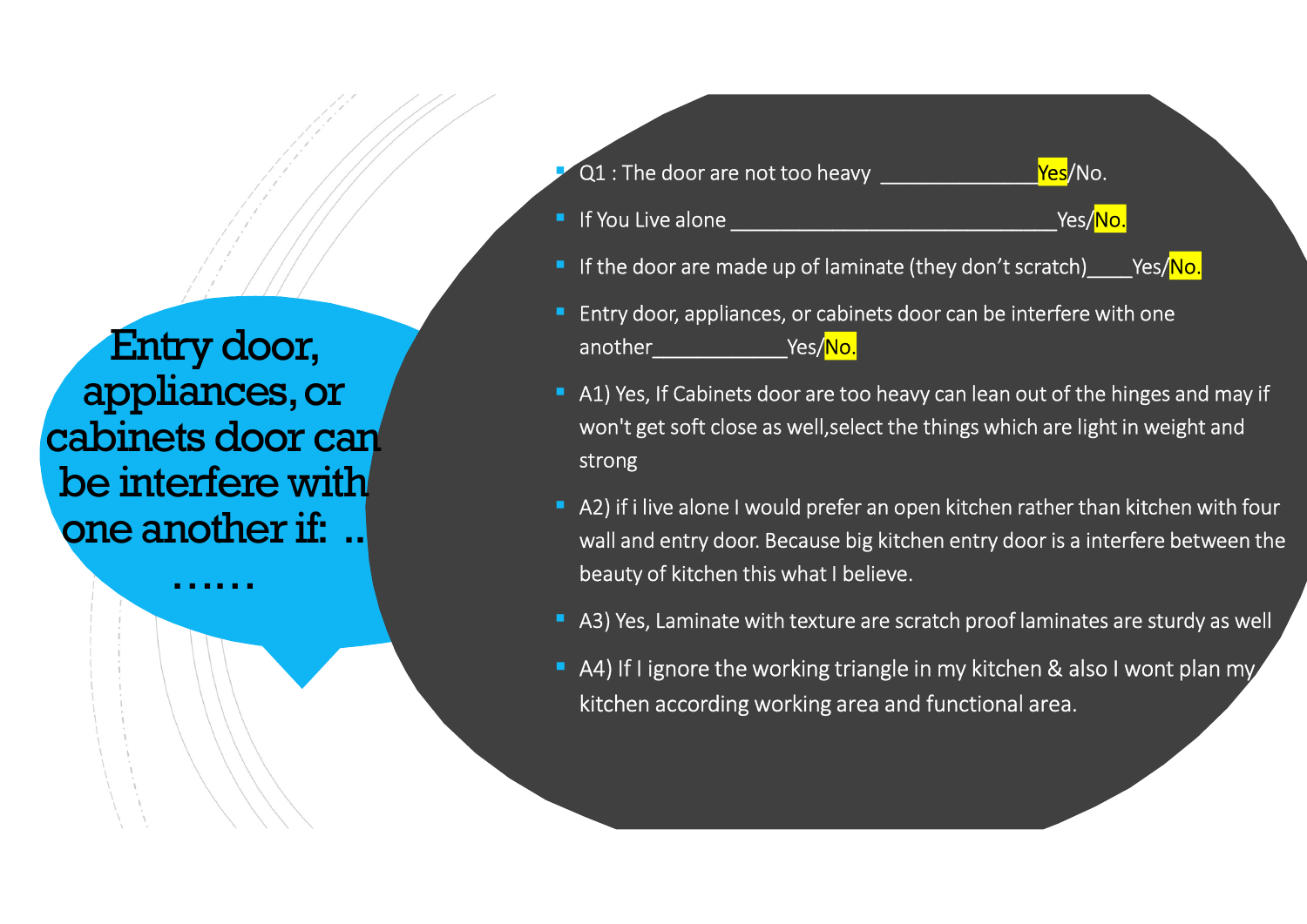Show at least one<br>example where a rule From this module was<br>
Show at least one<br>
example where a rule<br>
from this module was<br>
gnored & Explain how<br>
was it broken and what ignored & Explain how was it broken and what can be done about it

#### ■ https://freshome.com/kitchen/kitchen-work-triangle/